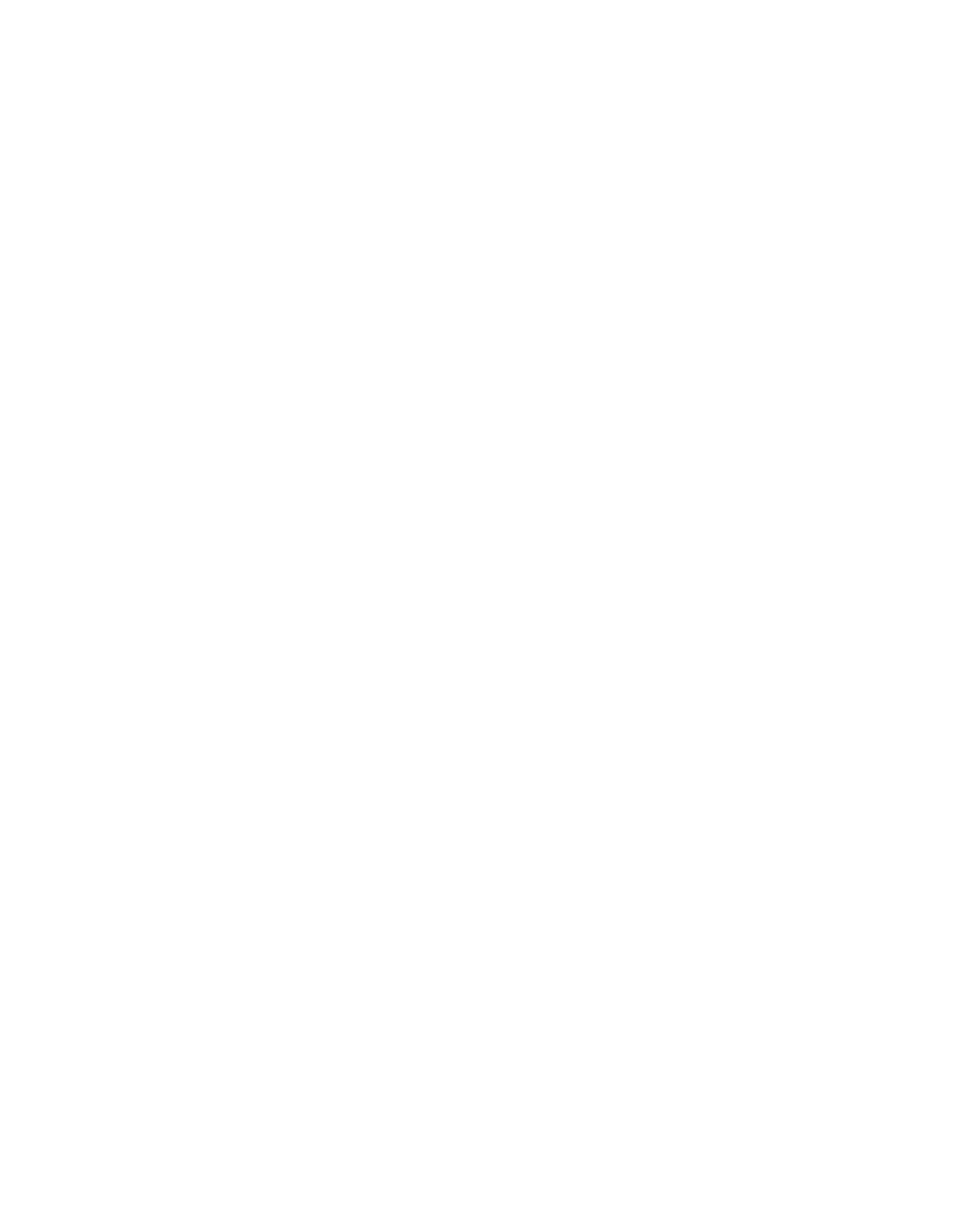## Table of Contents

| <b>Introduction</b>         |                                                 | $\overline{4}$ |
|-----------------------------|-------------------------------------------------|----------------|
| <b>Surgical Technique</b>   | Positioning                                     | 5              |
|                             | Prepare the chosen location for the implant     | 5              |
|                             | Drill the bone socket                           | 6              |
|                             | Insert the VERSALOOP™ Soft Anchor               | 6              |
|                             | Set the Anchor                                  | 7              |
|                             | Pass one of the suture limbs through the labrum | $\overline{7}$ |
|                             | Retrieve the suture                             | 8              |
|                             | Complete the repair                             | 8              |
|                             |                                                 |                |
| <b>Ordering Information</b> | Implants                                        | 9              |

| Instruments |  |
|-------------|--|
|             |  |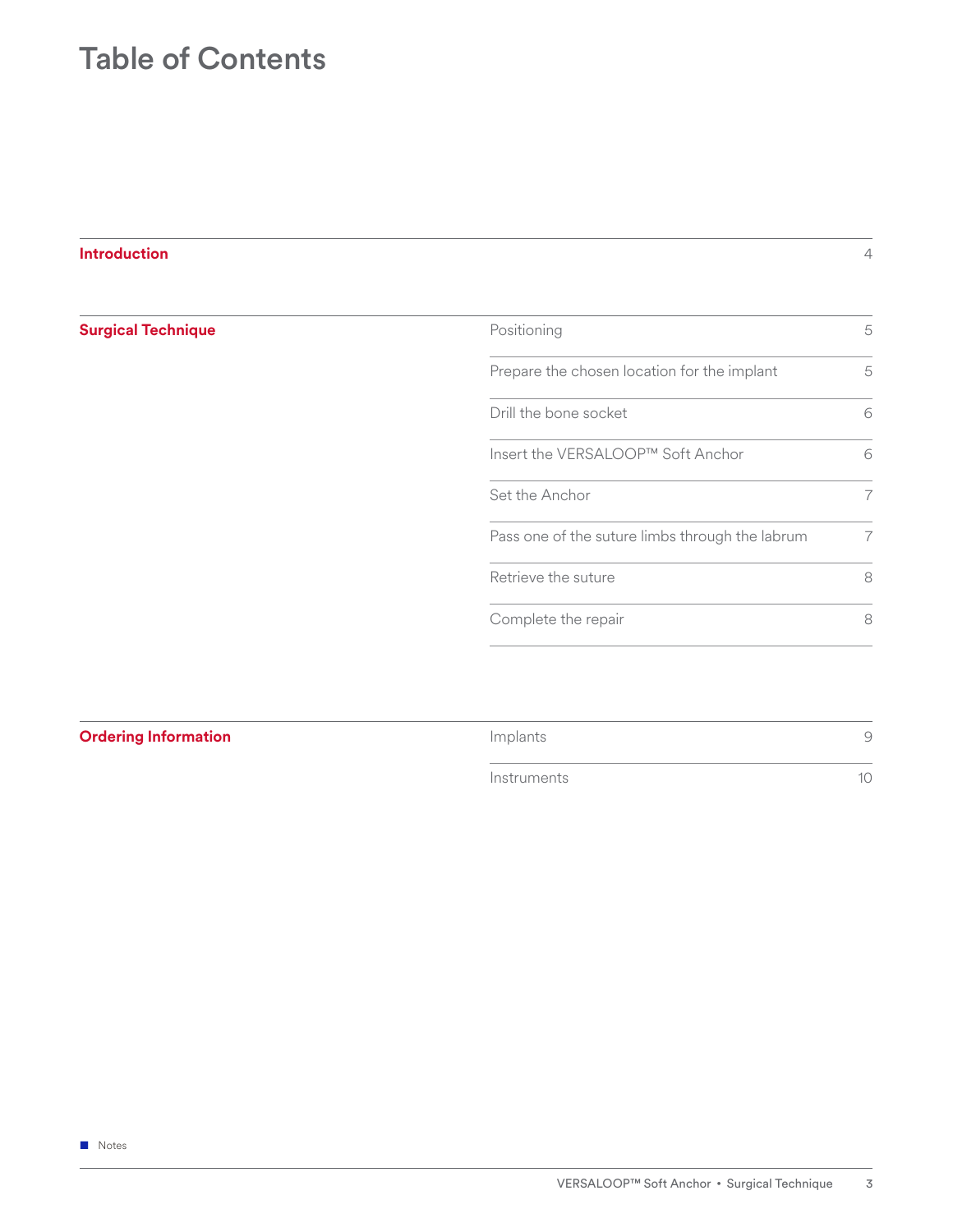## Introduction

## VERSALOOP™ Soft Anchor for Glenoid Labral Repair

The VERSALOOP™ Soft Anchors provide surgeons a versatile system to address multiple sports medicine procedures.

- · 1.5mm & 1.8mm sizing range for Shoulder Labral repairs
- · #2 suture & 1.5mm tape offering across all sizes
- · Multiple repair options with 1.5mm single loaded and 1.8mm double loaded suture/tape configurations
- · Straight & curved (12.5˚ & 25˚) delivery systems for access around the glenoid





VERSALOOP™ Anchor color coded handles with 0°, 12.5° & 25° drill guides VERSALOOP™ Anchor 1.8mm Family of Instruments





VERSALOOP™ Anchor 1 Tape, 1.5mm



VERSALOOP™ Anchor 1 Suture, 1.5mm



VERSALOOP™ Anchor 2 Tape, 1.8mm



VERSALOOP™ Anchor 2 Suture, 1.8mm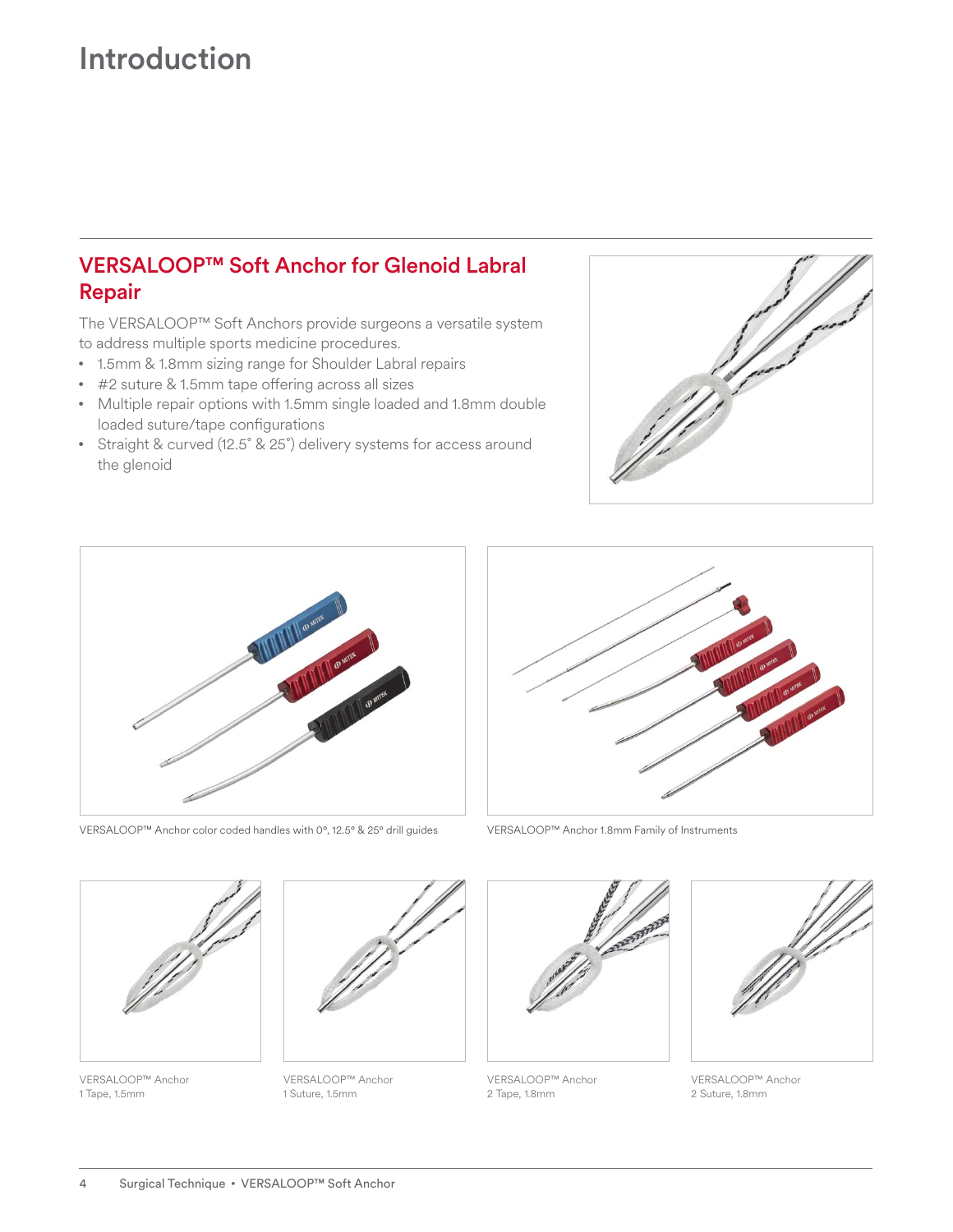## 1. Positioning:

Position the patient in the preferred position Beach Chair or Lateral Decubitus.

## 2. Prepare the chosen location for the implant:

Create a bleeding surface to enhance soft tissue to bone healing. Pass the drill guide through the cannula and place on the glenoid rim.

#### **■ Note:**

Curved Drill Guides

- 12.5° curved drill guide is compatible with 5.5mm cannula and larger.
- 25° curved drill guide is compatible with a 7mm cannula and larger.

#### **■ Note:**

Curve orientation

- The distal crescent shaped laser lines mark the orientation of curve.
- The proximal and distal vertical laser lines are orientated with the convex aspect of curve
- The ridges on the drill guide handle are orientated with the convex aspect of curve providing tactile feedback

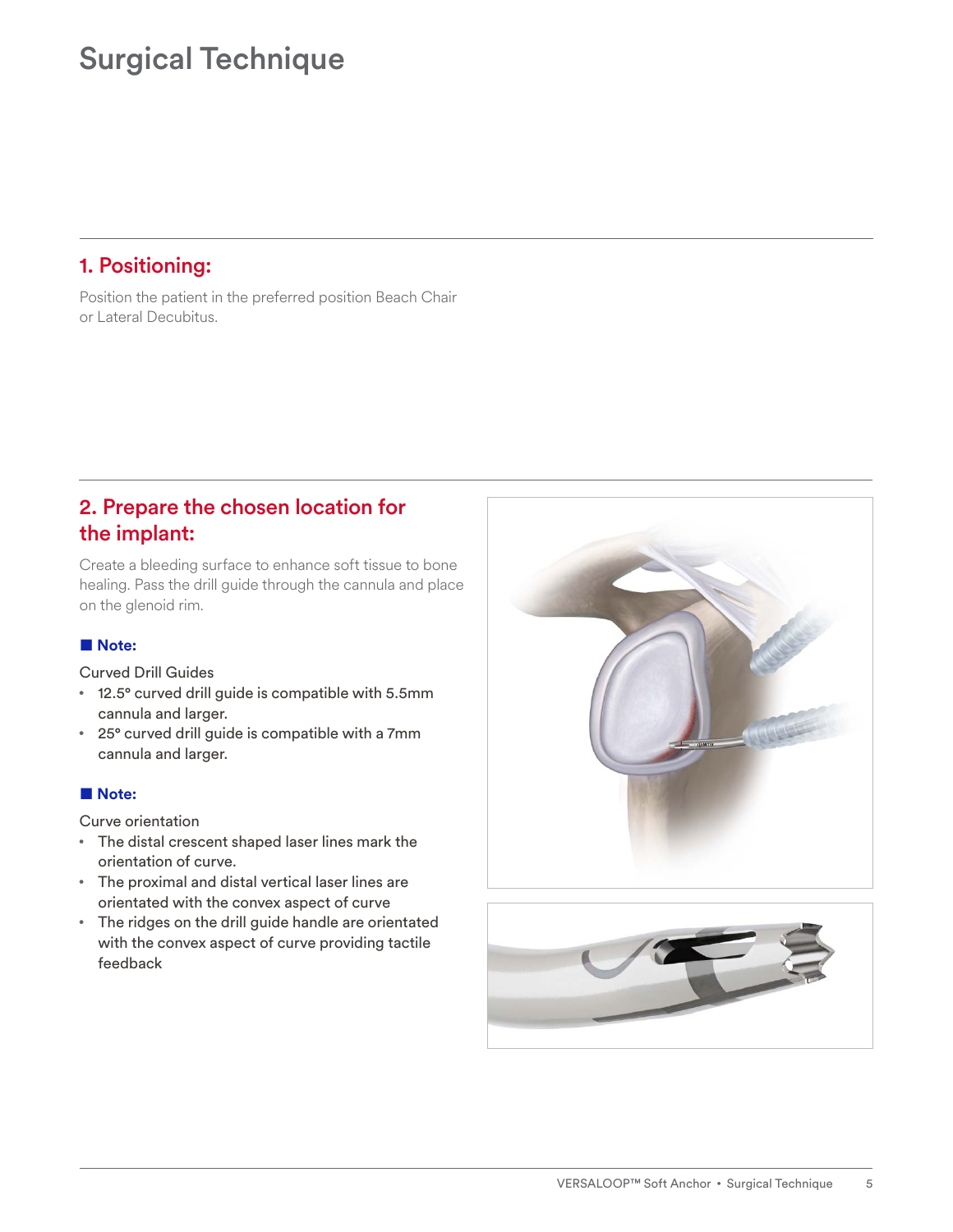## 3. Drill the bone socket:

Drill the bone socket for the anchor by advancing the appropriate drill bit through the drill guide and drill to the appropriate depth.

#### **■ Note:**

- Reusable Drill- Bottoms out on the drill guide
- Disposable Drill- Drill until the proximal and distal laser lines are aligned with the drill guide.

#### **■ Note:**

Maintain drill guide trajectory and positioning for anchor insertion.



## 4. Insert the VERSALOOP™ Soft Anchor:

Insert the anchor through the drill guide and into the bone. Apply impaction until the anchor inserter is flush with the drill guide.

Unwrap the sutures from the inserter. Then remove the inserter followed by the drill guide.

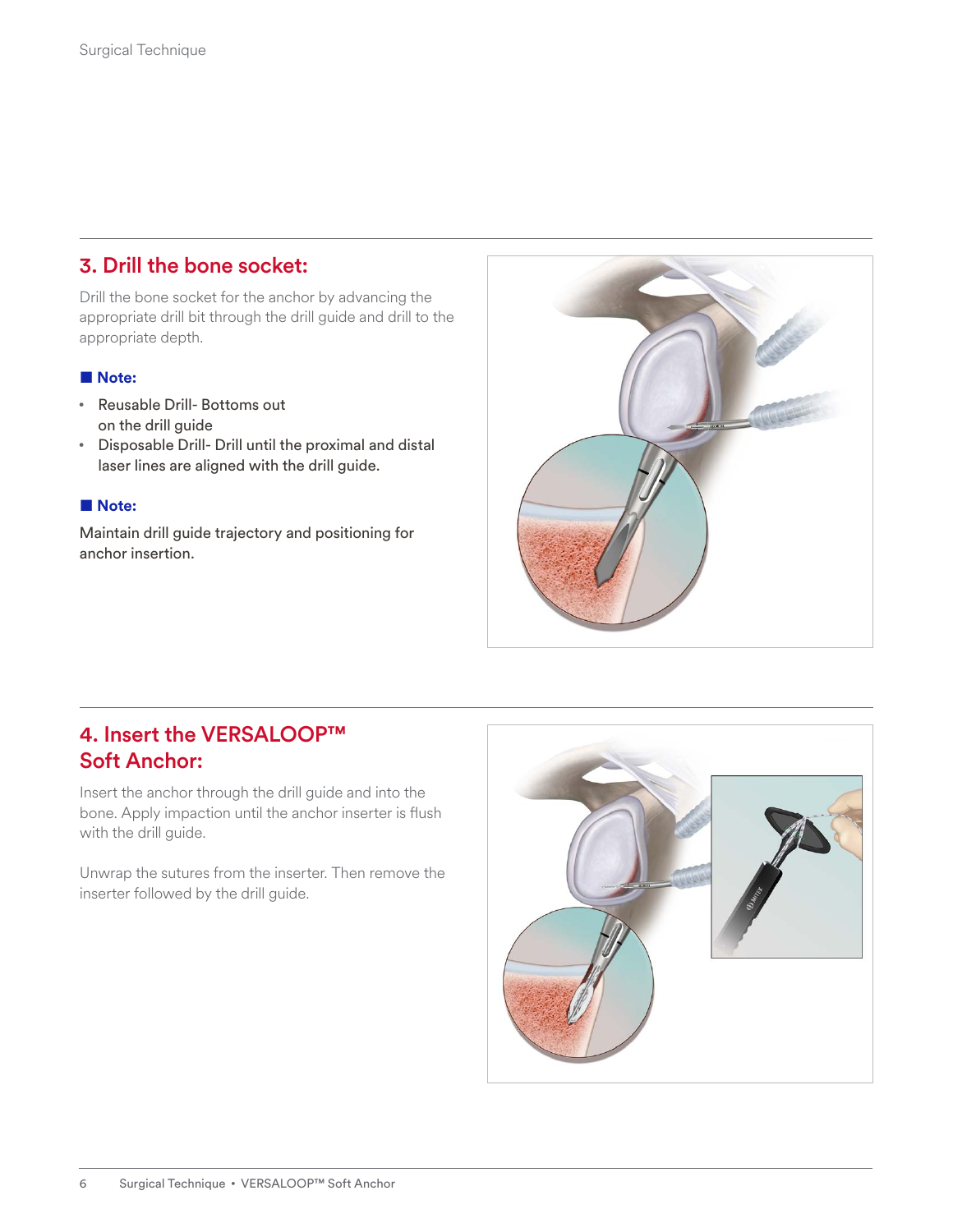### 5. Set the Anchor:

Grasp the sutures and lightly pull to set the anchor on the cortical bone.

#### **■ Tip:**

Pull back slowly and consistently in a straight line (avoid tugs).



### 6. Pass one of the suture limbs through the labrum:

Retrieve a suture out through the anterosuperior portal. Insert an IDEAL™ Suture Shuttle through the anteroinferior cannula and pass through the capsulolabral tissue. Advance the CHIA PERCPASSER® Suture Passer and retrieve through the anterosuperior portal.

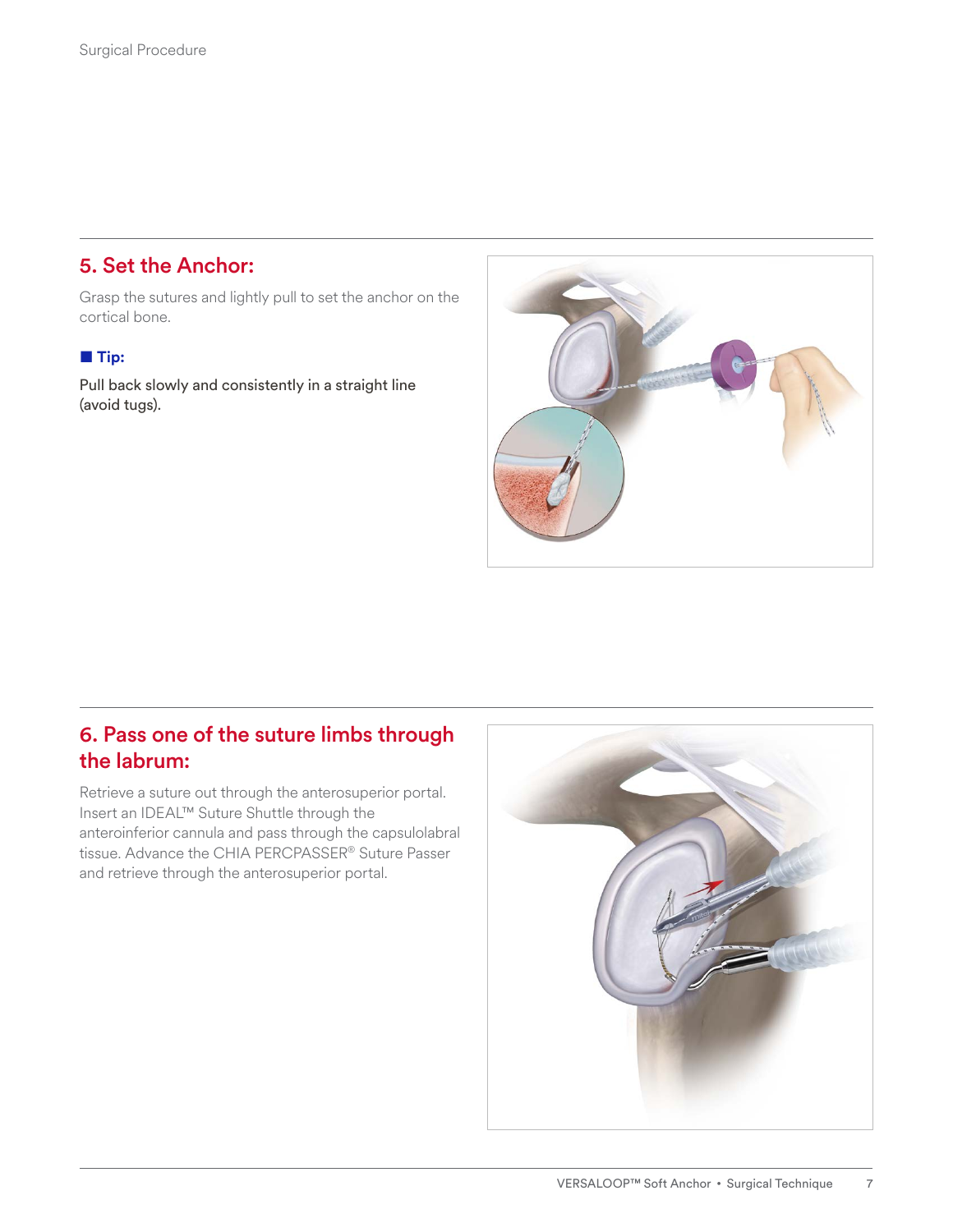## 7. Retrieve the suture:

Load the suture through the CHIA PERCPASSER® Suture Passer kite end. Retrieve the CHIA PERCPASSER® Suture Passer to the tip of the IDEAL™ Suture Shuttle. Retrieve both the IDEAL™ Suture Shuttle and CHIA PERCPASSER® wire back through the tissue together.



## 8. Complete the repair:

The suture slides within the anchor and provides multiple options for knot tying configurations.

A cordcutter can be used to cut the excess suture. The above sequence is repeated to place the desired number of VERSALOOP™ Anchor implants to complete the repair.

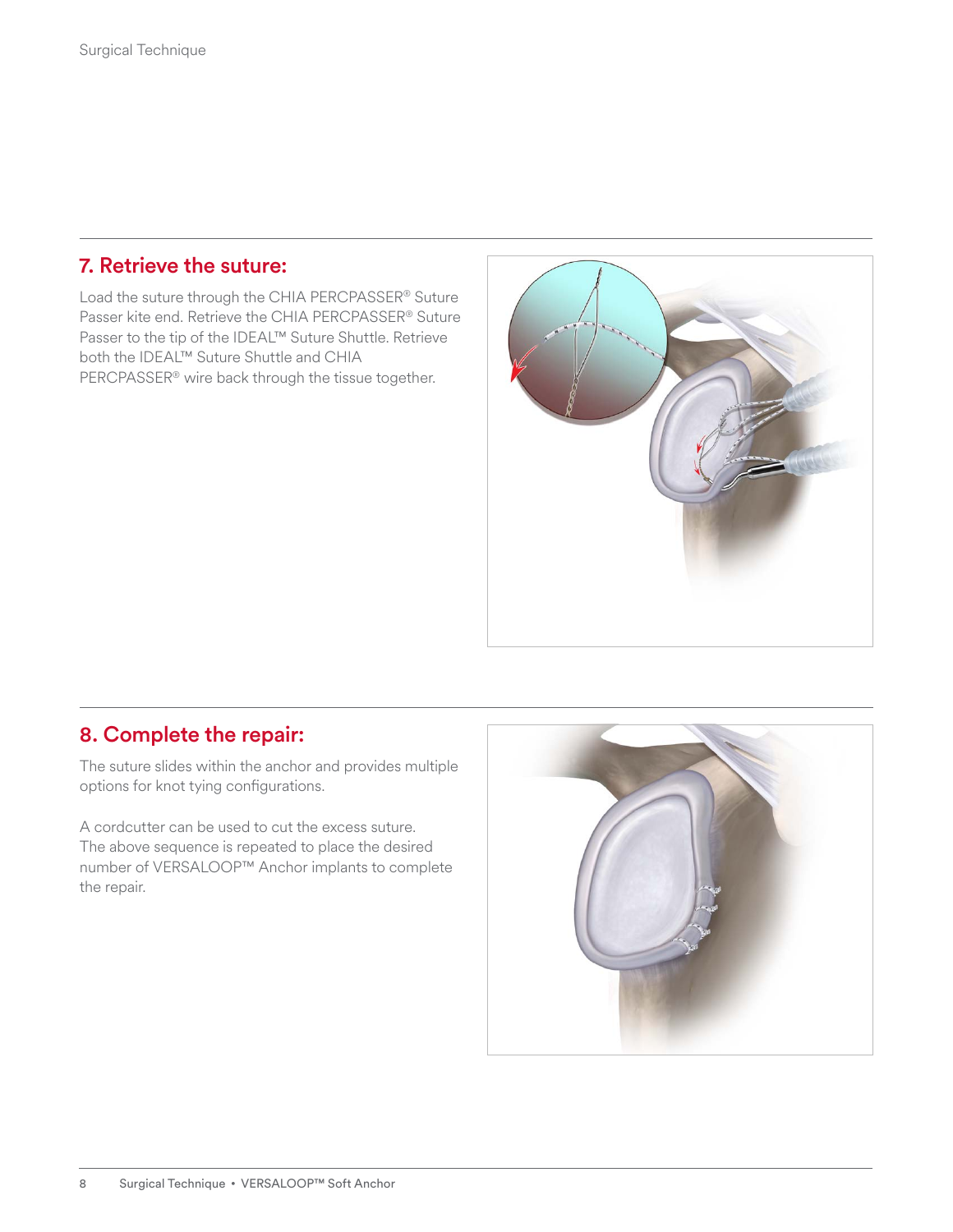## Ordering Information

## Implants

| <b>VERSALOOP™ Anchors</b> |                                   |
|---------------------------|-----------------------------------|
| 210165                    | VERSALOOP™ Anchor 1 Suture, 1.5mm |
| 210166                    | VERSALOOP™ Anchor 1 Tape, 1.5mm   |
| 210167                    | VERSALOOP™ Anchor 2 Suture, 1.8mm |
| 210168                    | VERSALOOP™ Anchor 2 Tape, 1.8mm   |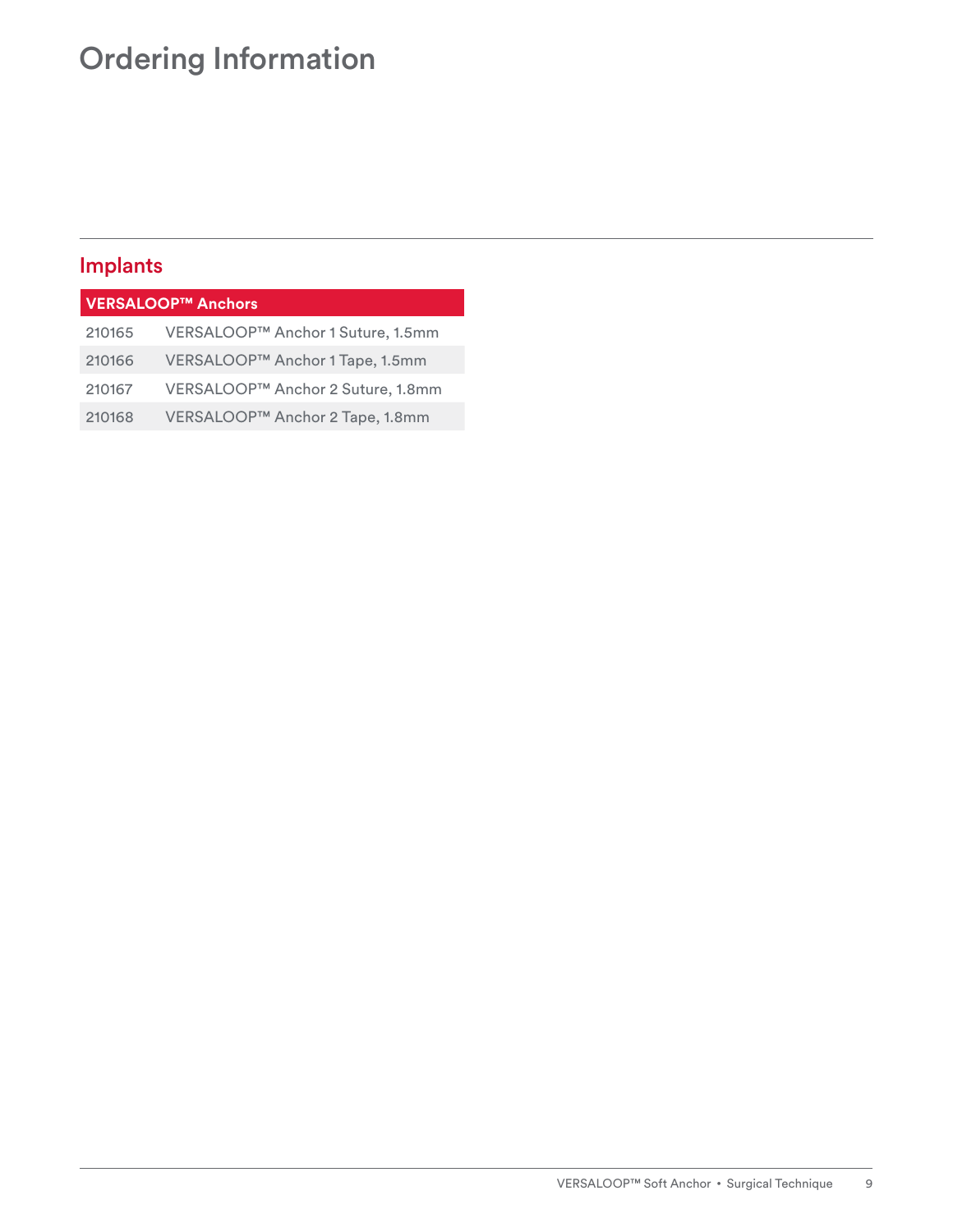#### **Instruments**

## **VERSALOOP Instrumentation**

| 210175 | VERSALOOP™ Straight Guide for 1.5mm<br>Anchor, Fishmouth |
|--------|----------------------------------------------------------|
| 210176 | VERSALOOP™ Straight Guide for 1.8mm<br>Anchor, Fishmouth |
| 210178 | VERSALOOP™ Straight Guide for 1.5mm<br>Anchor, Sawtooth  |
| 210179 | VERSALOOP™ Straight Guide for 1.8mm<br>Anchor, Sawtooth  |
| 210181 | VERSALOOP™ 1.5mm Reusable Straight<br>Drill              |
| 210182 | VERSALOOP™ 1.8mm Reusable Straight<br>Drill              |
|        |                                                          |

#### **VERSALOOP Curved Instrumentation**

| 210195 | VERSALOOP™ 12.5° Guide for 1.5mm<br>Anchor, Sawtooth |
|--------|------------------------------------------------------|
| 210196 | VERSALOOP™ 12.5° Guide for 1.8mm<br>Anchor, Sawtooth |
| 210197 | VERSALOOP™ 25° Guide for 1.5mm<br>Anchor, Sawtooth   |
| 210198 | VERSALOOP™ 25° Guide for 1.8mm<br>Anchor, Sawtooth   |
| 210199 | VERSALOOP™ 1.5mm Disposable Drill                    |

210203 VERSALOOP™ 1.8mm Disposable Drill

#### **VERSALOOP Curved Instrumentation**

| 210205 | VERSALOOP™ Obturator for 1.5mm<br>Anchor |
|--------|------------------------------------------|
| 210213 | VERSALOOP™ Obturator for 1.8mm<br>Anchor |

#### **Clear Cannula System**

| 214108 | Clear Cannula Threaded, 5.5mm x 75mm  |
|--------|---------------------------------------|
| 214116 | Clear Cannula, Threaded, 7mm x 75mm   |
| 214118 | Clear Cannula, Threaded, 8.5mm x 55mm |
| 214120 | Clear Cannula, Threaded, 8.5mm x 75mm |
| 214105 | 5.5mm x 75mm Reusable Obturator       |
| 214113 | 7mm x 75mm Reusable Obturator         |
| 214117 | 8.5mm x 55mm Reusable Obturator       |
| 214119 | 8.5mm x 75mm Reusable Obturator       |
| 214681 | 4mm Switching Stick for Clear Cannula |

#### **IDEAL® Suture Shuttle with CHIA™**

| 251003 | <b>IDEAL Suture Shuttle, 45° Left</b>         |
|--------|-----------------------------------------------|
| 251004 | IDEAL Suture Shuttle, 45° Right               |
| 251001 | IDEAL <sup>®</sup> Suture Shuttle 25°L        |
| 251002 | <b>IDEAL Suture Shuttle 25° R</b>             |
| 251005 | <b>IDEAL Suture Shuttle 90° Up</b>            |
| 251006 | <b>IDEAL Suture Shuttle Straight Hook</b>     |
| 251007 | <b>IDEAL Suture Shuttle Straight Crescent</b> |
| 214101 | <b>CHIA<sup>®</sup></b> Percpasser            |